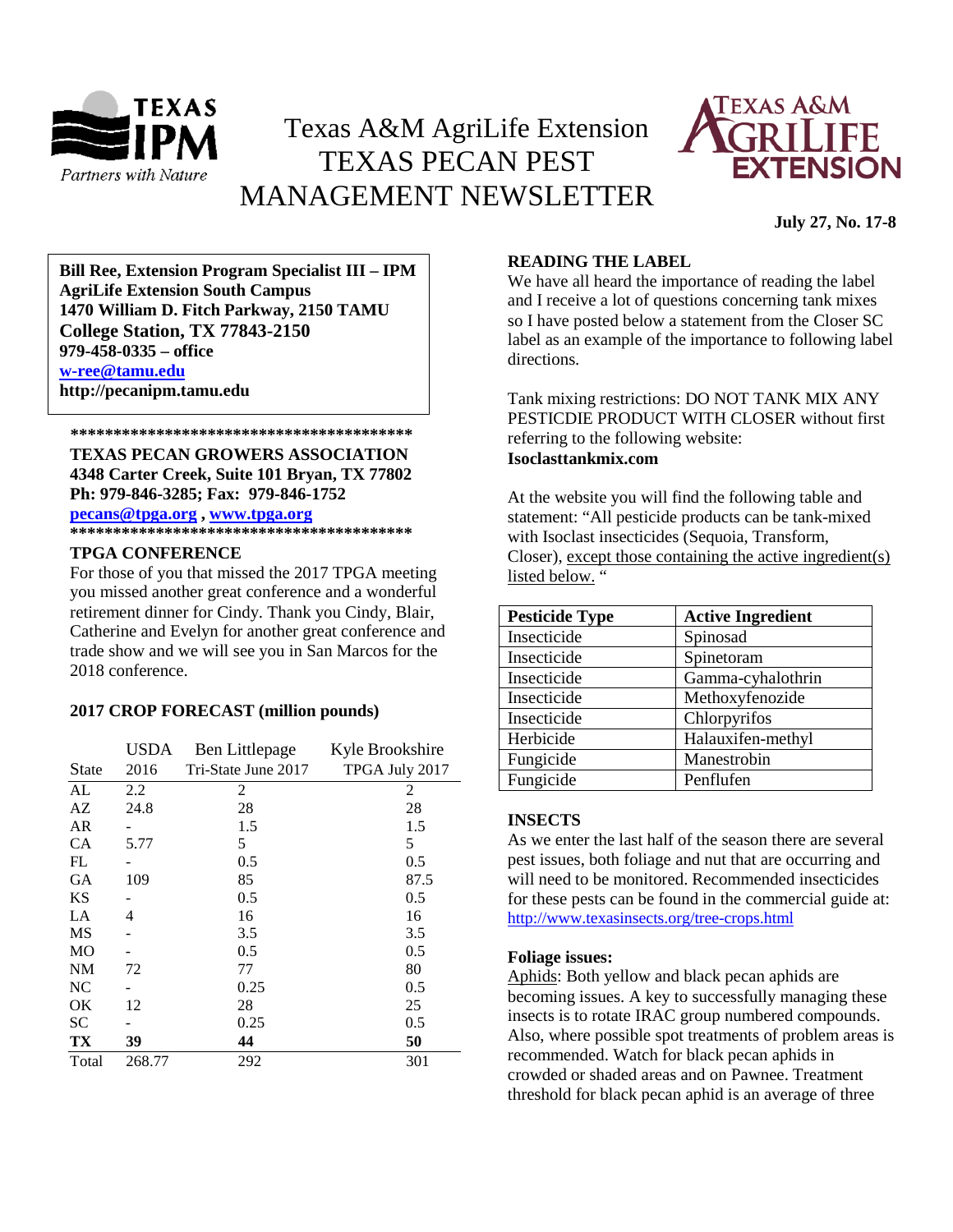aphids per compound leaf.



**Figure . 1Blackmargined pecan aphids**



Figure 2. Black pecan aphid damage

Scorch Mites: Scorch mite at activity can be recognized by the bronzing around the main leaf vein as shown in Figure 3. Look for mite activity in the lower portion of the canopy, especially on water sprouts. Scorch mites increase during periods when it is hot and dry. Spot treatments might be possible for problem areas. Scorch mites have multiple generations per year and development time from egg to adult is very short, 5 to 7 days under favorable conditions so damaging populations can arise very quickly. Feeding by scorch mites will result in brownish or liver colored areas along the mid-vein of leaflets. This scorching should not be confused with leaf scorch along leaflet margins caused by nutrient imbalance or bacterial infections. Scorch mites are very small and a hand lens will be needed to confirm activity.



**Figure 3. Pecan leaf scorch mite damage**

## **NUT ISSUES**

Hickory shuckworm: Treatment for shuckworm should go out at half shell hardening and for early maturing varieties this stage has already occurred. There are no reliable methods to monitor HSW activity so treatments are based on the previous years infestation. If targeting only HWS then the same products recommended for pecan nut casebearer can be used.

Stink bugs: Watch for adult stink bugs and leaffooted bugs moving in from mature row crops and weeds. Stink bug feeding during the water stage will result in nut abortion. These damaged nuts will dark as shown in Figure 4. Treatments are justified when stink bugs/leaffooted bugs are observed on clusters.



**Figure 4. Pecan damaged from stink bug feeding during water stage.**